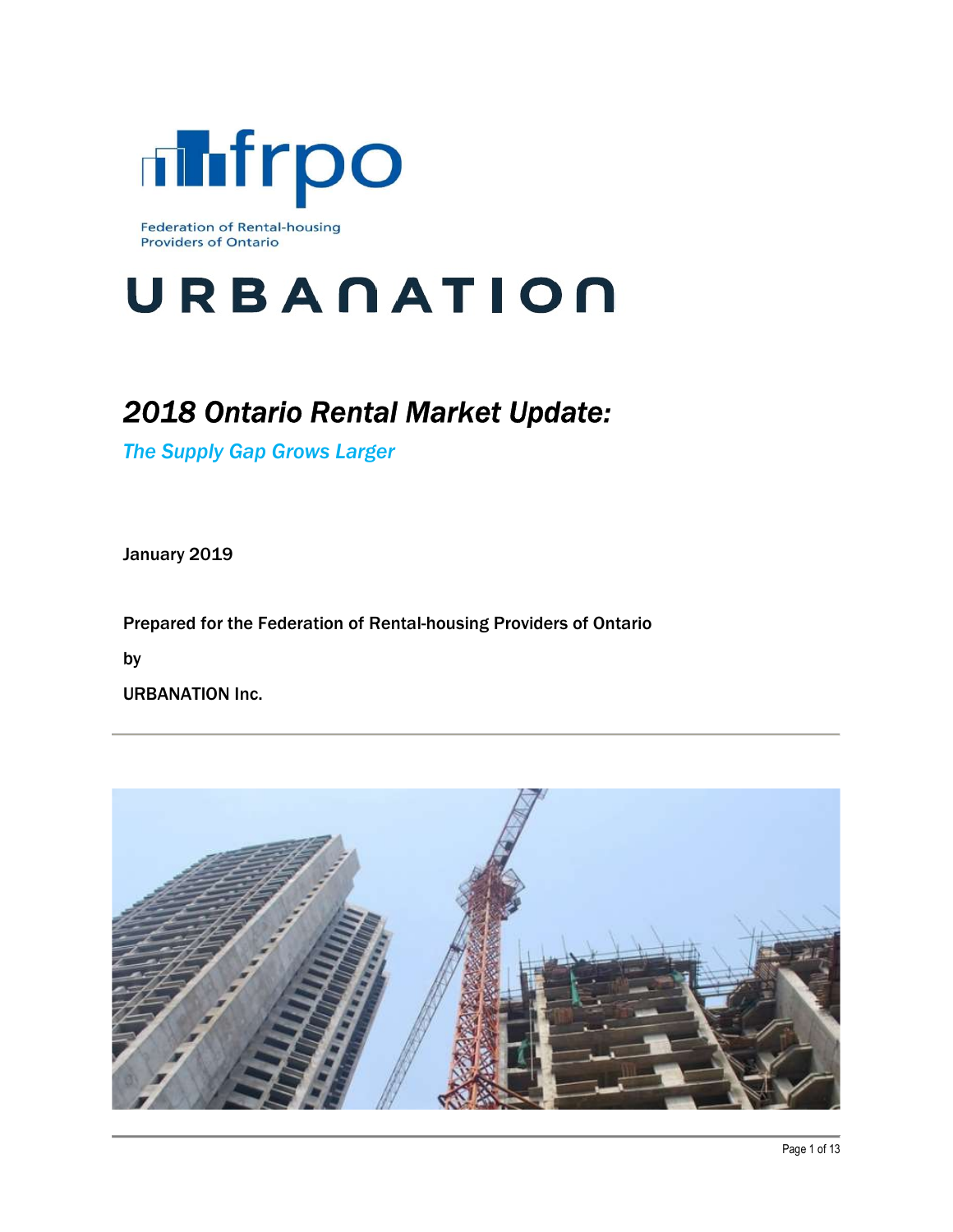#### INTRODUCTION

Urbanation was retained by FRPO to provide an assessment of current rental market conditions and trends in Ontario. This report is a follow-up to a study Urbanation completed for FRPO in September 2017 that provided a framework for measuring the gap in the marketplace between the demand and supply of rental apartments. The intention of the study was to raise awareness of the present and future expected factors impacting Ontario's rental market, and the need to encourage a much stronger amount of rental construction to meet the level of demand for new units. By examining the latest changes in key market drivers and the resulting impacts on rental conditions, this report will present an updated assessment of the Ontario rental market and its estimated supply shortfall. **INTRODUCTION**<br>
Unanation was relatined by FRPO to provide an assessment of current rental market conditions and<br>
prends in Ontario. This report is a follow-up to a study Urbanation completed for FRPO in September<br>
2017 th **INTRODUCTION**<br>
Urbanation was retained by FRPO to provide an assessment of current rental market conditions and<br>
rends in Ontario. This report is a follow-up to a study Urbanation completed for FRPO in September<br>
2017 tha **INTRODUCTION**<br>
Urbanation was retained by FRP0 to provide an assessment of current rental market conditions and<br>
such contains. This resport is a follow-up to a study Urbanation completed for FRP0 in September<br>
rends in O **INTRODUCTION**<br>
Urbanation was retained by FRPO to provide an assessment of current rental market conditions and<br>
predision Ontario. This report is a follow-up to a study Urbanation completed for FRPO in September<br>
contrap

#### TABLE OF CONTENTS

|                            | Page(s)  |
|----------------------------|----------|
| Highlights                 | 3        |
| <b>Demand Drivers</b>      | $4-6$    |
| <b>Supply Conditions</b>   | $7 - 11$ |
| <b>Concluding Comments</b> | 12       |

## ABOUT FRPO

Since 1985, the Federation of Rental-housing Providers of Ontario (FRPO) has been the voice of Ontario's rental housing industry and the leading advocate for quality rental housing. The Federation of Rental-housing Providers of Ontario is the largest association representing those who own, manage, build and finance, service and supply residential rental homes in Ontario. We have led the rental housing industry in Ontario for over 30 years, offering public advocacy, representation and promotion, industry research, standards and best practices, education and training along with marquee industry events and awards.

#### ABOUT URBANATION

Urbanation is a real estate consulting firm that has been providing market research, in-depth market analysis and consulting services to the condominium and rental housing industry since 1981. Urbanation uses a multi-disciplinary approach that combines empirical research techniques with firsthand observations and qualitative information gathered through relationships built within the industry over the past 40 years. Urbanation's reports monitor the new construction, resale condominium, rental apartment and proposed development markets in the Greater Toronto Area. Urbanation also actively conducts customized research and market feasibility studies across the country for both condominium and purpose-built rental apartment projects. Urbanation's clients include the GTA's largest developers as well as mid- and smaller-scale real estate organizations, institutional investors, major lenders, government agencies, and a variety of service providers.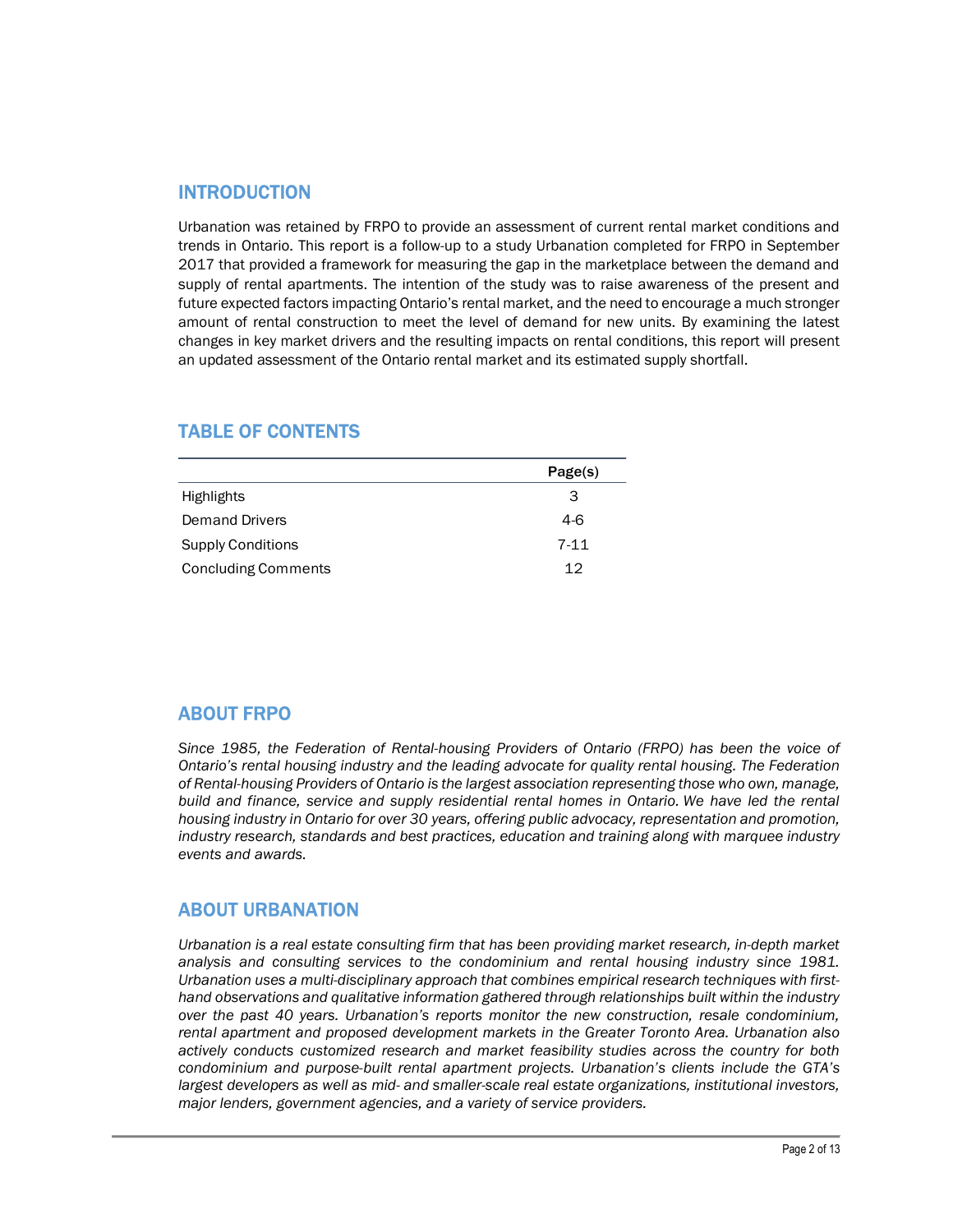# **HIGHLIGHTS**

- Market conditions for rental apartments in Ontario remained tight in 2018, with the vacancy rate of 1.8% staying near the 16-year low reached in 2017 (1.6%). In Toronto, vacancy rates were unchanged from the year prior at 1.1% for purpose-built units and 0.7% for condominium rentals. Within Toronto, more than 40 neighbourhoods were identified as having a vacancy rate that was lower than 1%, with several medium- and smaller-sized markets outside the GTA posting below average vacancy, strong growth in demand, and low levels of new supply.
- Rental demand in Ontario continued to be driven higher in 2018 through strong job growth and a 30-year low unemployment rate, record high population inflows to the province from young working adults, and a sharp reduction in homeownership demand caused by high prices, rising interest rates and tighter lending rules.
- The Ontario purpose-built rental apartment stock increased by 1% in 2018, or a total of 6,800 units on a net basis, which represented a slower pace than in 2017 and compared to an average rate of renter formation between 2011 and 2016 of 34,000 households per year. While some progress has been made in increasing construction activity for rental apartments in recent years, new supply per capita has been trending down. Furthermore, the annual increase in secondary condo rental supply has been declining sharply as fewer investors are holding their units in the long-term rental pool. This was compounded by lower levels of tenant turnover, contributing to record growth of 9% for condo rents in Toronto.
- The larger than expected misalignment between demand and supply levels emerging in the Ontario rental market in 2018 calls for even greater and urgent need for new rentals than originally estimated in 2017. The total net increase in purpose-built and condominium rentals slowed to 12,214 units in 2018, which was nearly 22,000 units below the average annual rate of 33,961 renter households formed in the province between 2011 and 2016. Given the current course for demand and new supply, Urbanation projects that the Ontario rental market will experience an annual shortfall averaging at least 9,000-10,000 units per year in the next decade. Particular attention needs to be placed on intensifying higher-density Toronto neighbourhoods close to transit and a new effort to encourage rental development across the province in markets outside the GTA.

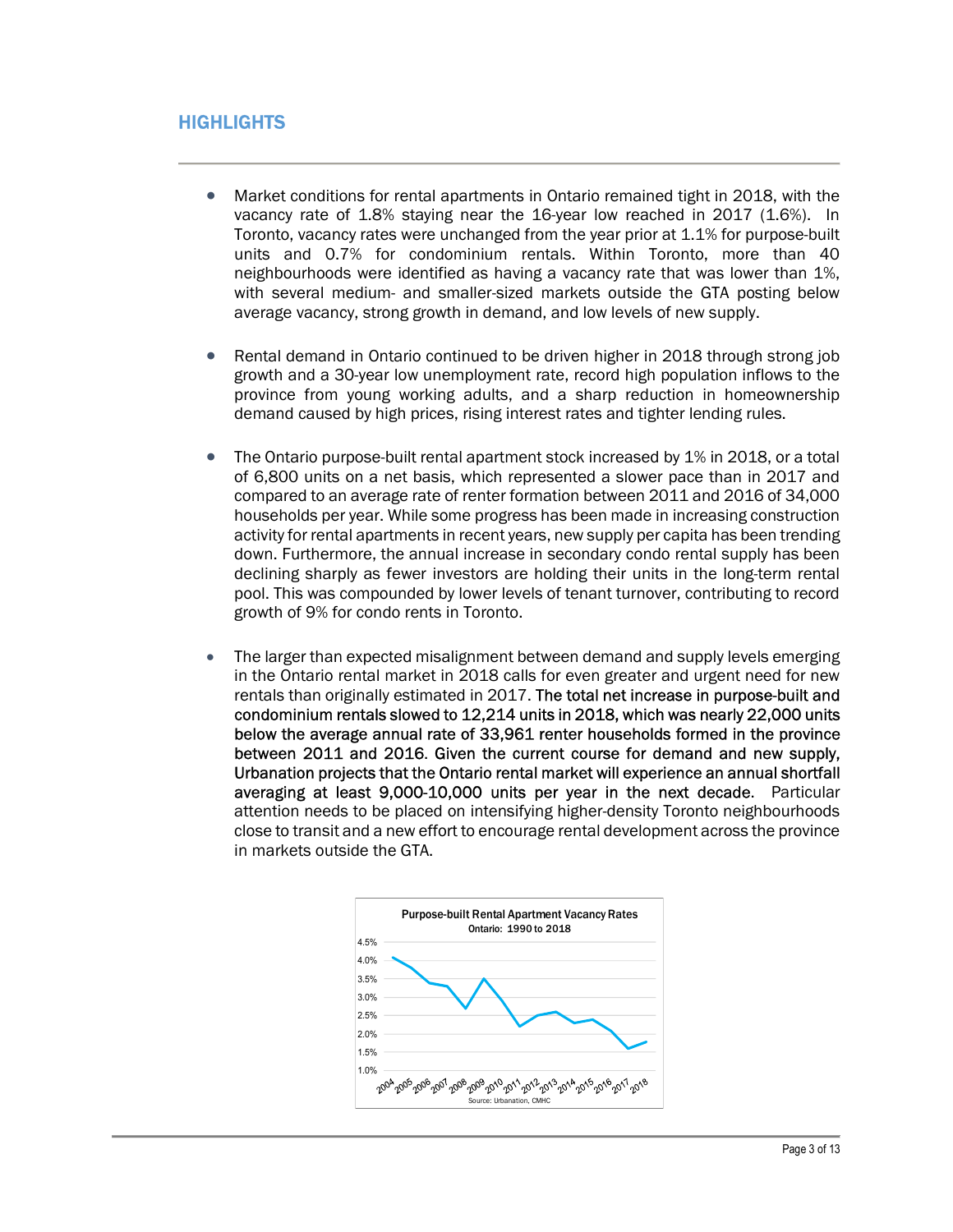### DEMAND DRIVERS

Rental Demand Soars to 45-Year High on Robust Economy, Record Population Inflows and Reduced Ownership Affordability

#### Economy

• The Ontario economy has been one of the best performers in Canada over the past four years, posting solid real GDP growth averaging 2.5%. Job growth in the province averaged more than 120,000 new positions over the past two years, roughly 30,000 more than the average since the 2009 recession. Despite robust growth in the labour market, the unemployment rate in Ontario continued to fall, dropping to 5.6% — the lowest level in 30 years. Increases in employment during the past two years have been led by full-time work for employees under the age of 45. Locally, job growth has been strongest in Toronto and neighbouring markets of Hamilton, Kitchener-Waterloo, and Barrie. The lowest unemployment rates were found in Guelph (3.8%), Ottawa (4.6%), and Peterborough (4.8%).







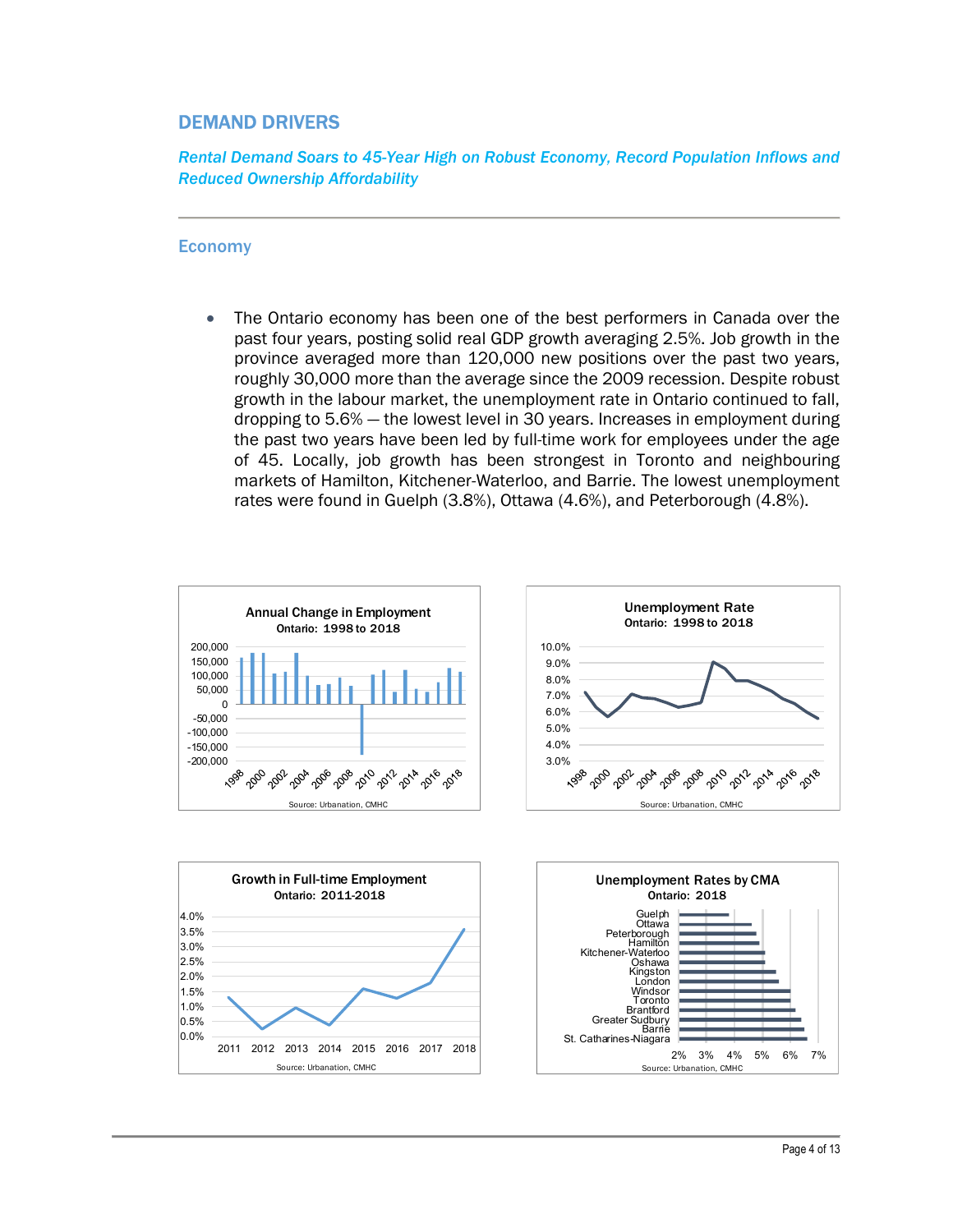#### Population and Renter Household Growth

 Annual population inflows into Ontario grew to a record of nearly 257,000 persons during the four-quarter period ending Q3-2018, which was up from 210,000 in the year ending Q3-2017 and the decade average of 205,000. Population inflows surpassed the previous high set back in 2001 as the number of new immigrants increased to a 13-year high of 138,000, non-permanent residents grew to a 30-year high of 88,000, and migrants from other provinces reached 32,000 — the highest level in more than 40 years. As new residents tend to be represented by young adults, population growth within the 20-34 age group is expected to have surged by more than 3% in 2018. This uptrend in population growth is expected to have produced a large increase in renters in Ontario, which averaged gains of approximately 34,000 households per year between 2011 and 2016 — more than doubling the rate of formation between 2006 and 2011. The Toronto CMA comprised half of all renter household formation in the province during the period. However, percentage growth in renters was highest in smaller markets north of the GTA such as Collingwood, Barrie, and Midland.







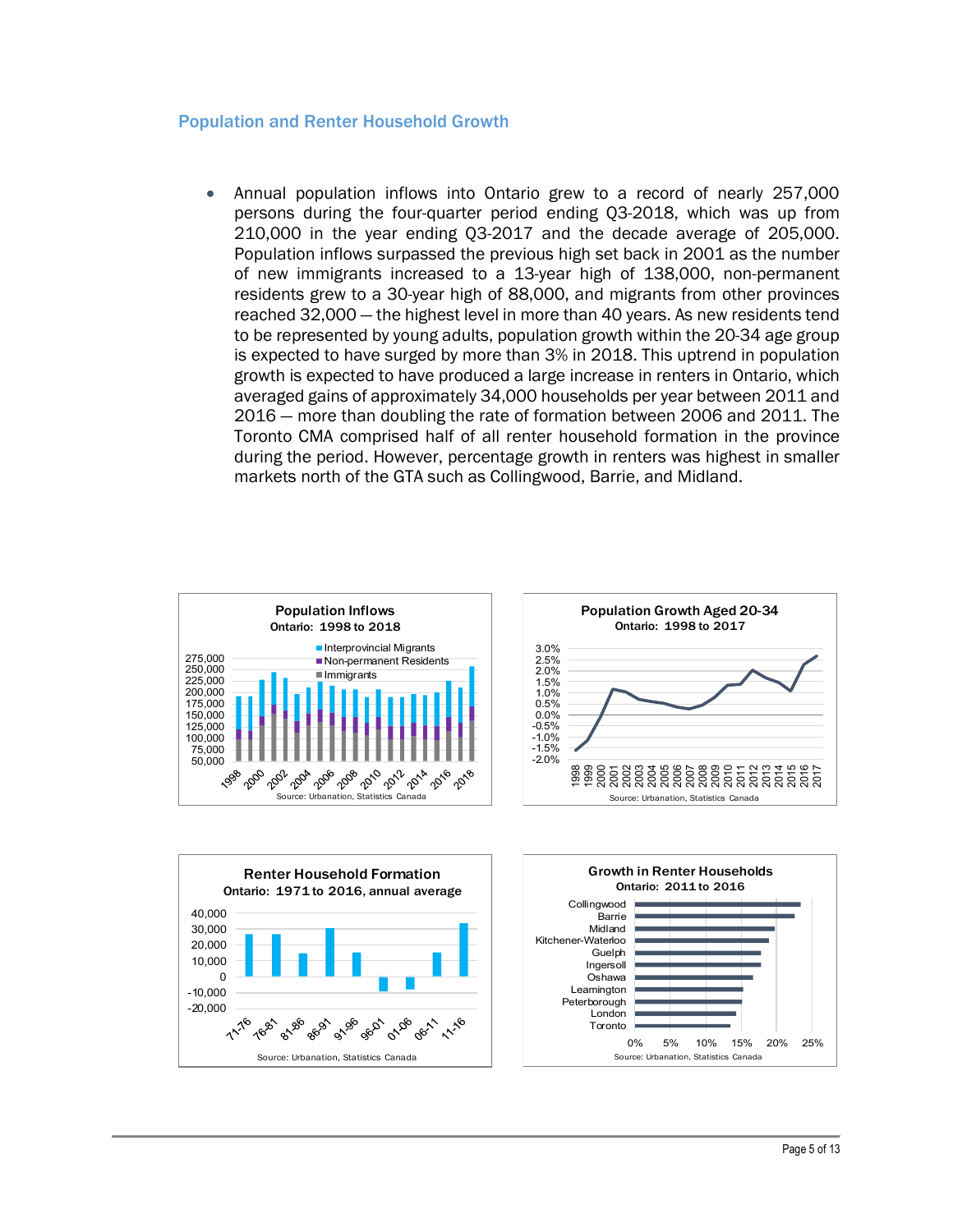#### Ownership Affordability

 Rental demand has received an additional boost over the past couple years as ownership demand has slowed. Total MLS resale volume in 2018 fell by 14% from 2017 and by 22% from the high in 2016 to 190,830 homes, the lowest level since 2008. Housing sales in Ontario have declined due to a number of factors that include a surge in prices, provincial measures to cool the market such as a 15% foreign buyer's tax, rising interest rates, and stricter mortgage qualification criteria imposed for federally regulated lenders. Yet despite the sharp downturn in sales, home prices held relatively firm in 2018, declining by less than 3% to an average of approximately \$570,000. Prices in 2018 were 41% higher than five years earlier and 89% higher than 10 years ago. At the same time, mortgage interest rates rose to their highest level in five years by the end of 2018 as the Bank of Canada increased its policy setting rate five times since the summer of 2017, signalling that further increases will be needed. As a result, housing affordability worsened in 2018, with the average mortgage payment associated with purchasing the average priced home growing to reach 2.3 times the average rent — the highest multiple since 1990.





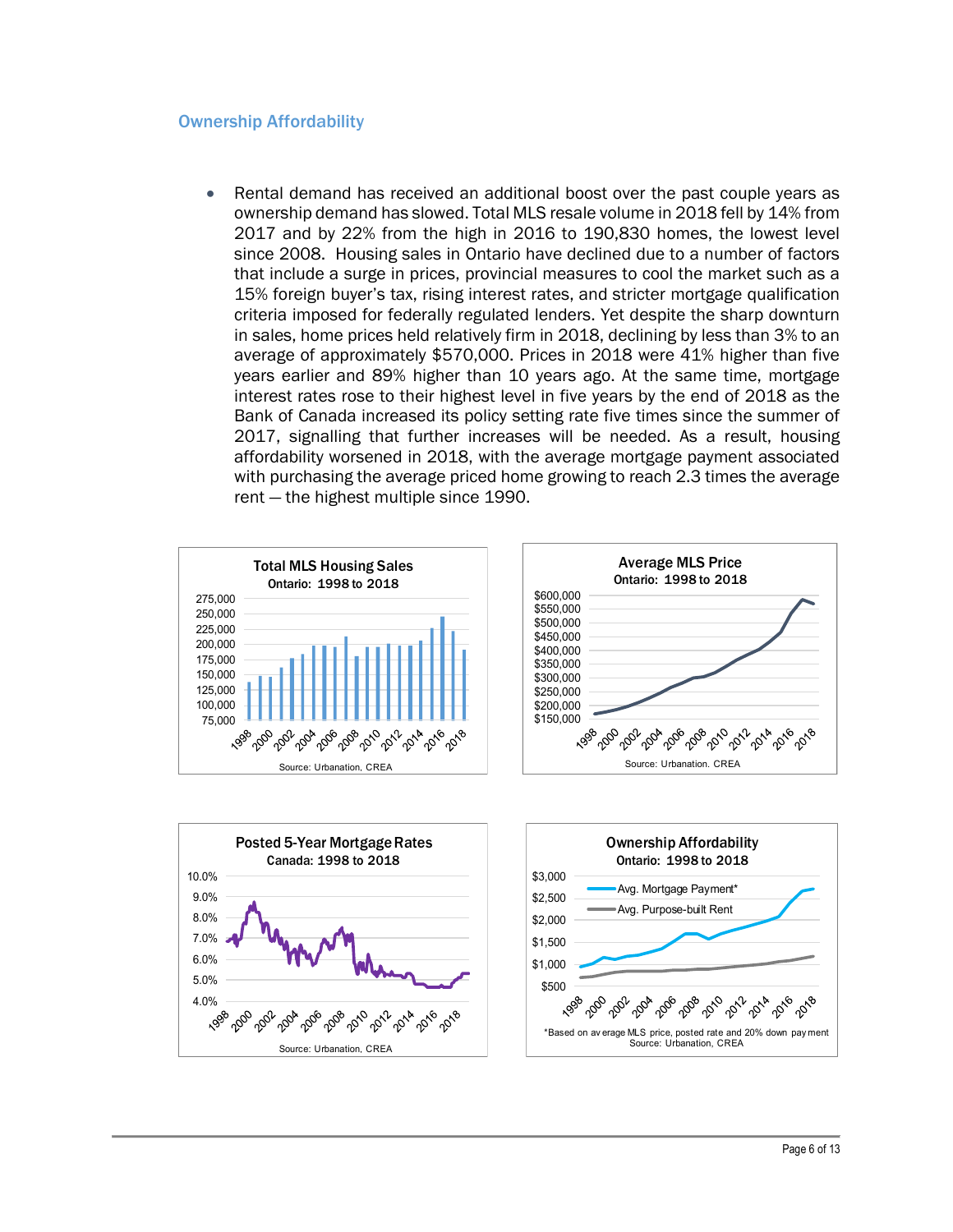# SUPPLY CONDITIONS

Supply Remains Tight as Higher Purpose-built Rental Construction is Unable to Offset Rising Demand and a Slowdown in Secondary Condo Rentals

#### Purpose-built Rental Construction

 The total supply of purpose-built rental apartments in Ontario increased by 6,800 units in 2018 on a net basis, down from a gain of 8,500 units in 2017 but remaining at one of the highest levels over the past 30 years. Nevertheless, the minimal amount of overall new supply added has resulted in a majority stock of older rentals — 83% of purpose-built units were built before 1980 and only 7% were built since 2000. In Toronto, less than 4% of rentals were built since 2000, with the share falling as low as 2.5% in St. Catharines-Niagara. The markets with relatively high shares of newer purpose-built rentals such as London, Kitchener-Waterloo, and Kingston have catered to their large post-secondary student populations. On an overall trend basis, new supply is growing as purpose-built rental apartment construction starts and completions both surpassed 8,000 units in 2018 (the highest levels since the early 1990s). However, as a share of total housing starts, rental construction declined to a three-year low last year. Furthermore, after growing above 13,000 units in the second half of 2017, the inventory of purpose-built rentals under construction has levelled off.







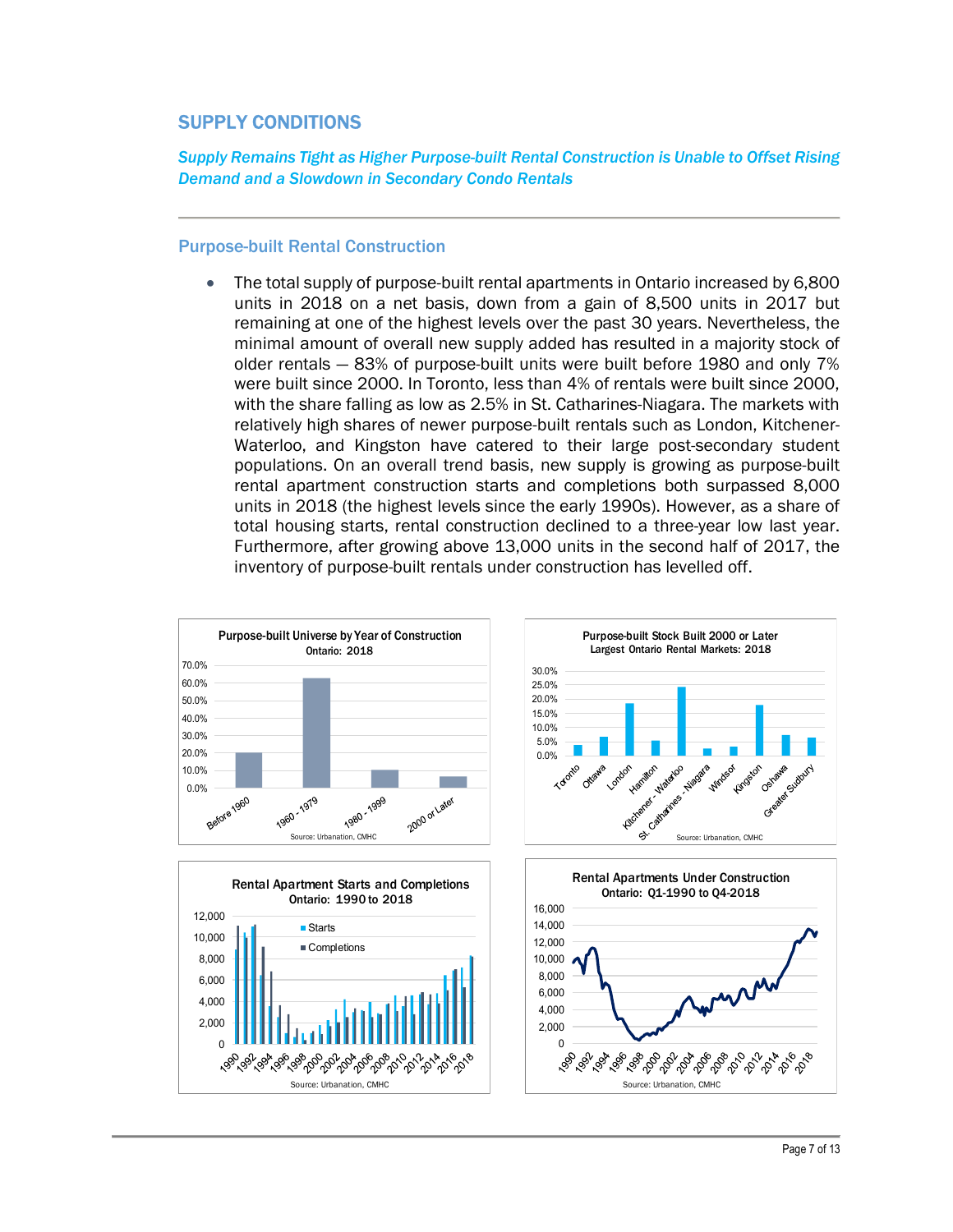#### Construction per Capita and Market Conditions

 Comparing the level of rental construction to the number of new residents arriving in Ontario on an annual basis shows that per capita construction has been generally trending down in recent years. As of Q3-2018, there were 29 units under construction for every 100 people migrating into the province in the past 12 months, down from 32 units in Q3-2017 and a recent peak of 36 units in Q3- 2017. Measured against the annual rate of renter household formation averaged between 2011 and 2016, there were 0.4 units per household under construction at the end of 2018 in Ontario, with markets such as London, Kitchener-Waterloo, St. Catharines-Niagara and Hamilton having ratios 0.3 or less. With supply continuing to undershoot demand, downward pressure on vacancy rates will persist across the province. In Ontario's largest markets of Toronto and Ottawa, vacancy rates were exceptionally low at 1.1% and 1.6%, respectively, as well as in medium sized and smaller markets such as Kingston (0.6%), Guelph (1.4%) and Peterborough (1.5%). The widespread undersupply of rentals has, in turn, resulted in accelerated growth in rent, in spite of rental controls. The intense competition among tenants for decontrolled units led overall rents to rise by 4.9% in 2018, almost three times higher than the guideline level applied to existing tenants of 1.8%.







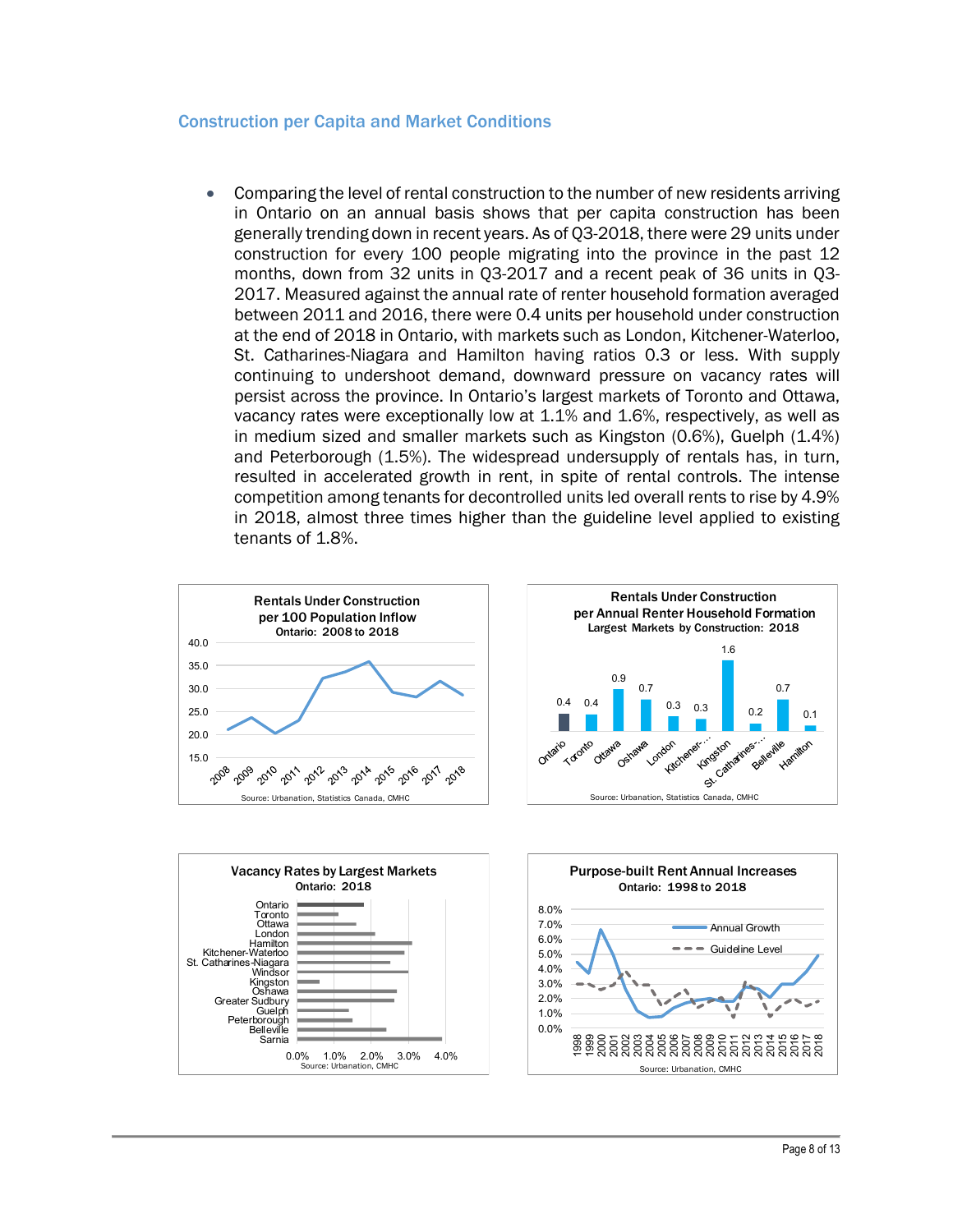#### Condominium Rentals

 Condominiums have generally been relied upon to supply the majority of new rentals in Ontario over the past decade. However, last year the net increase in condos used as rentals fell to its lowest level of the past 10 years. The growth of 5,436 condo rentals in 2018 was 28% less than the 7,501 unit increase in 2017 and 67% less than the 16,293 net gain in 2016. The reduced share of condos being held in the secondary market by investors (which may have been due to an increase in units used as short-term rentals as well as an increase in investor selling) pushed down the total net increase in new rental apartment supply (purpose-built and condominium) to 12,214 units in 2018 — nearly 22,000 units below the annual level of renter household formation between 2011 and 2016. Not surprisingly, the slowdown in condominium rental supply held vacancy rates below 1% for the second consecutive year. In the GTA, condo rental vacancy rates were 0.7%. Condo rental data tracked by Urbanation has shown a sharp decline in turnover as not only fewer investors hold onto their units, but also tenant mobility drops due to rent controls and high rental costs in the open market. This has added further tightness to the market and contributed to record growth in condo rents of 9% in 2018. Examples the student where the conditions are the CTA, conditioned and the conditional one of the SC of the SC of the SC of the SC of the SC of the SC of the SC of the SC of the SC of the SC of the SC of the SC of the SC o







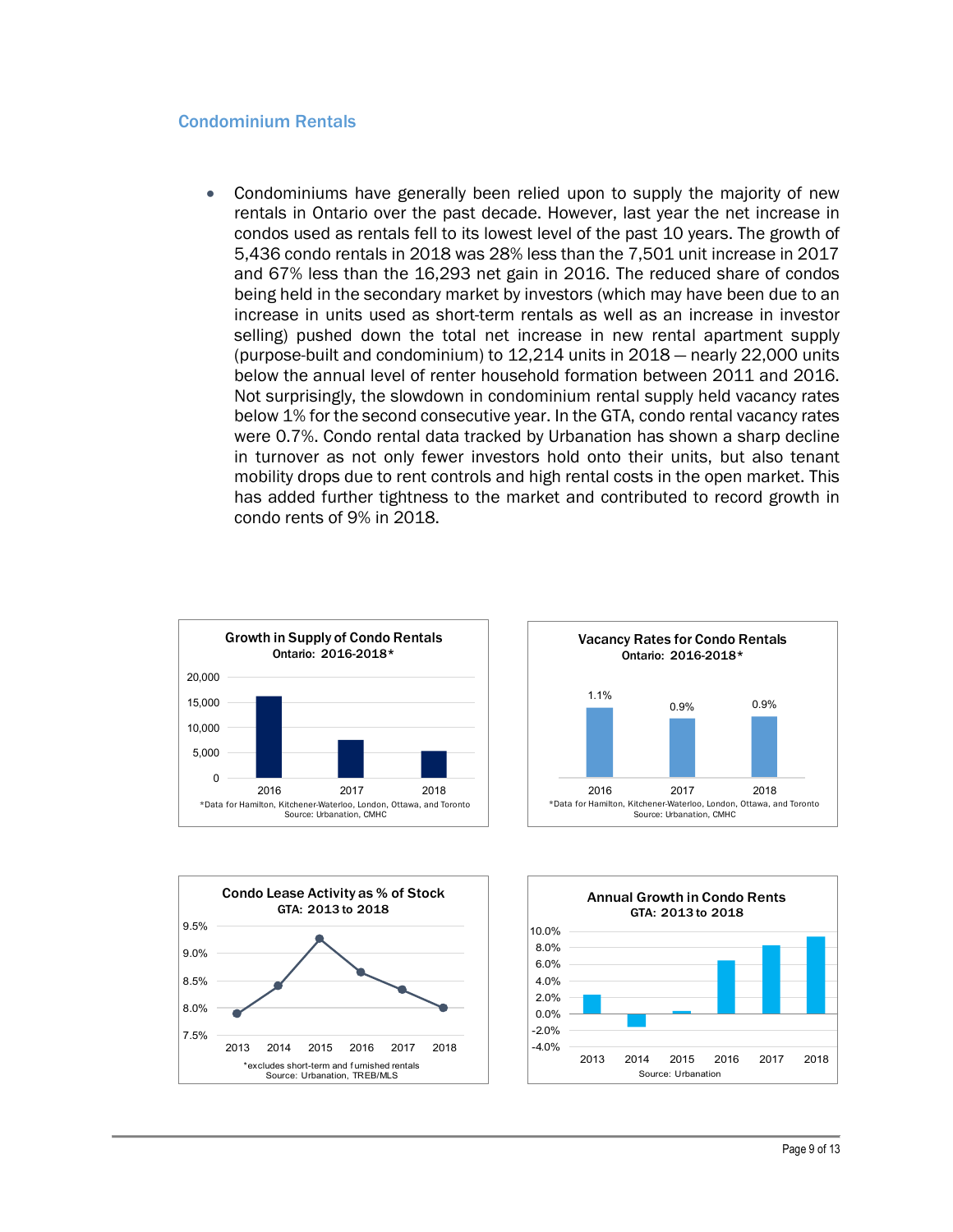#### City of Toronto Vacancy Rates

 As the largest market in the province with among the tightest rental conditions, Toronto requires the most attention with respect to increasing rental supply. More than 80% of units in Toronto neighbourhoods surveyed by CMHC reported vacancy rates that were below 1.5%, including 60% of units in neighbourhoods reporting a vacancy rate less than 1%, which encompasses a total of 142,558 purpose-built rental apartments. In fact, only 1% of units were located in a Toronto neighbourhood that had a vacancy rate above 3%.



 As displayed in the table on the following page, there were 41 neighbourhoods in the City of Toronto that were identified as having a vacancy rate below 1.0% based on a high quality survey response and a purpose-built rental stock of at least 1,000 units. Several of these neighbourhoods, including the highest ranked Yonge-St. Clair with a 0.3% vacancy rate, were located in close proximity to current and planned higher-order transit stations. The market area with the greatest number of units in neighbourhoods with vacancy rates below 1% was North York Southeast (15,243), followed by North York Northwest (12,510), Etobicoke Central (11,127), North York North Central (11,001), and Scarborough Central (10,826).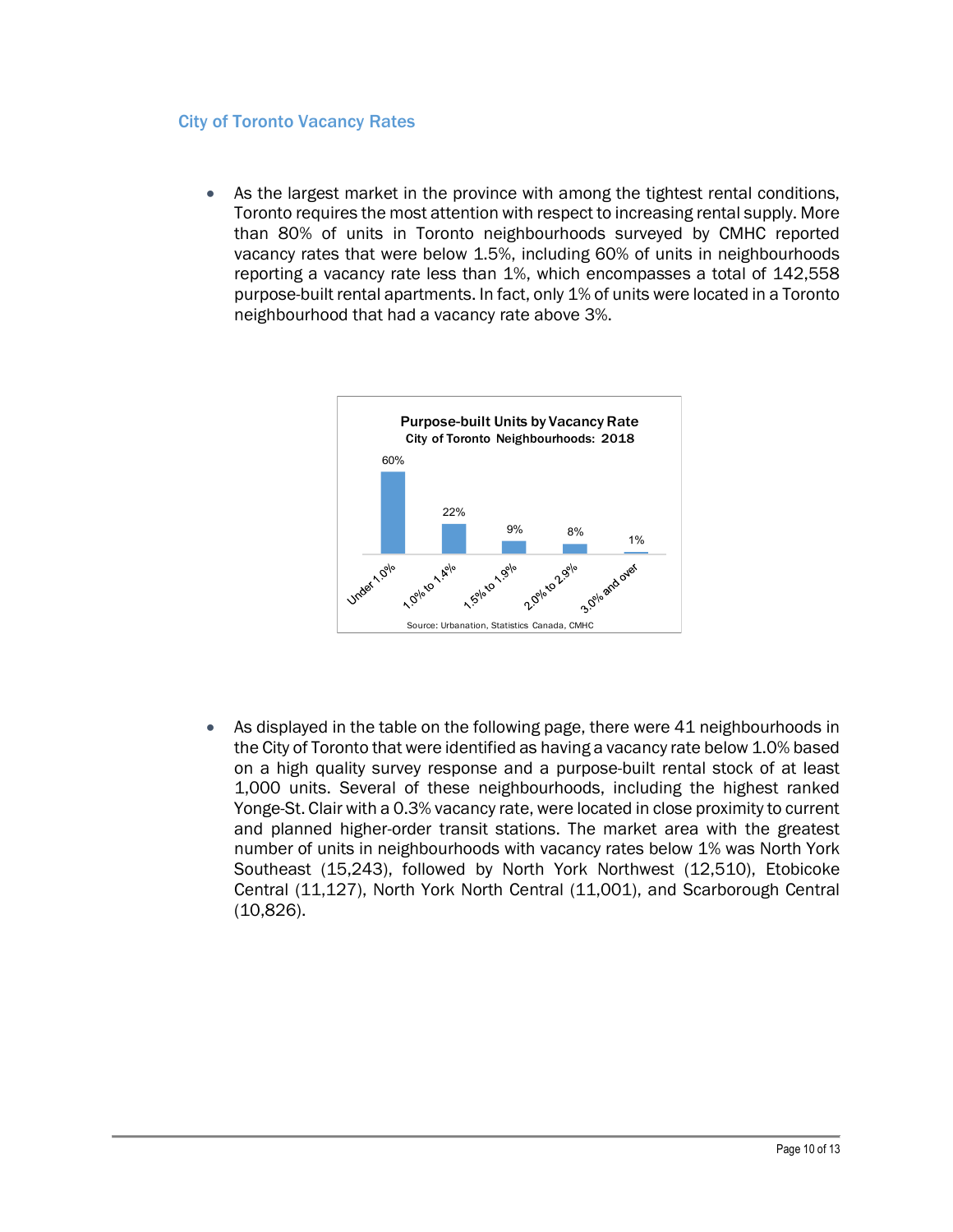|                                                                                       | Neighbourhoods with the Lowest Purpose-built Vacancy Rates |                               |                 |  |
|---------------------------------------------------------------------------------------|------------------------------------------------------------|-------------------------------|-----------------|--|
| City of Toronto: 2018                                                                 |                                                            |                               |                 |  |
| Neighbourhood                                                                         | Market Area                                                | <b>Rental</b><br><b>Units</b> | Vacancy<br>Rate |  |
| Yonge-St. Clair                                                                       | Toronto (North)                                            | 3,716                         | 0.3%            |  |
| Edenbridge-Humber Valley                                                              | Etobicoke (Central)                                        | 2,313                         | 0.3%            |  |
| <b>Bathurst Manor</b>                                                                 | North York (N.Central)                                     | 1,579                         | 0.3%            |  |
| Agincourt/Malvern                                                                     | Scarborough (North)                                        | 1,373                         | 0.3%            |  |
| Stonegate-Queensw ay                                                                  | Etobicoke (South)                                          | 2,966                         | 0.4%            |  |
| Oakw ood-Vaughan                                                                      | York                                                       | 1,712<br>1,217                | 0.4%<br>0.4%    |  |
| Bendale<br>Victoria Village                                                           | Scarborough (Central)<br>North York (Southeast)            | 2,938                         | 0.5%            |  |
| L'Amoreaux/Steeles/Milliken                                                           | Scarborough (North)                                        | 2,821                         | 0.5%            |  |
| Scarborough Village                                                                   | Scarborough (East)                                         | 2,249                         | 0.5%            |  |
| Brookhaven-Amesbury                                                                   | North York (Southwest)                                     | 2,187                         | 0.5%            |  |
| <b>Etobicoke West Mall</b>                                                            | Etobicoke (Central)                                        | 1,976                         | 0.5%            |  |
| Dorset Park                                                                           | Scarborough (Central)                                      | 1,851                         | 0.5%            |  |
| Bedford Park-Nortown                                                                  | North York (Southwest)                                     | 1,850                         | 0.5%            |  |
| Rosedale                                                                              | Toronto (Central)<br>North York (Northwest)                | 1,006                         | 0.5%            |  |
| Dow nsview<br>Woburn                                                                  | Scarborough (East)                                         | 12,510<br>3,771               | 0.6%<br>0.6%    |  |
| Mount Olive-Silverstone-Jamestow n/Thistletow n                                       | Etobicoke (North)                                          | 3,427                         | 0.6%            |  |
| <b>Broadview North</b>                                                                | East York                                                  | 3,304                         | 0.6%            |  |
| Banbury-Don Mills/York Mills                                                          | North York (Southeast)                                     | 3,175                         | 0.6%            |  |
| Eglinton East                                                                         | Scarborough (Central)                                      | 2,969                         | 0.6%            |  |
| Henry Farm                                                                            | North York (Northeast)                                     | 2,580                         | 0.6%            |  |
| Maple Leaf                                                                            | North York (Southwest)                                     | 1,410                         | 0.6%            |  |
| Lansing-Westgate                                                                      | North York (N.Central)                                     | 1,400                         | 0.6%            |  |
| New Toronto<br>Playter Estates-Danforth                                               | Etobicoke (South)<br>Toronto (East)                        | 1,256<br>1,233                | 0.6%<br>0.6%    |  |
| North St. James Town                                                                  | Toronto (Central)                                          | 7,038                         | 0.7%            |  |
| Thorncliffe Park                                                                      | East York                                                  | 5,624                         | 0.7%            |  |
| Westminster-Branson                                                                   | North York (N.Central)                                     | 5,077                         | 0.7%            |  |
| Islington/City Centre North                                                           | Etobicoke (Central)                                        | 4,074                         | 0.7%            |  |
| Forest Hill North                                                                     | Toronto (North)                                            | 3,359                         | 0.7%            |  |
| Willow ridge-Martingrove-Richview                                                     | Etobicoke (Central)                                        | 2,764                         | 0.7%            |  |
| lonview                                                                               | Scarborough (Central)                                      | 2,469                         | 0.7%            |  |
| Wexford-Maryvale                                                                      | Scarborough (Central)                                      | 2,320                         | 0.7%            |  |
| High Park-Sw ansea<br>Parkw oods-Donalda                                              | Toronto (West)<br>North York (Southeast)                   | 1,816<br>6,343                | 0.7%<br>0.8%    |  |
| Don Valley Village/Pleasant View                                                      | North York (Northeast)                                     | 4,331                         | 0.8%            |  |
| Willow dale West/New tonbrook West                                                    | North York (N.Central)                                     | 2,945                         | 0.8%            |  |
| Flemingdon Park                                                                       | North York (Southeast)                                     | 2,787                         | 0.8%            |  |
| Bayview Woods-Steeles/Hillcrest Village                                               | North York (Northeast)                                     | 1,604                         | 0.8%            |  |
| Morningside                                                                           | Scarborough (East)                                         | 1,403                         | 0.9%            |  |
| *Neighbourhoods with at least 1,000 purpose-built units and high quality vacancy data |                                                            |                               |                 |  |
|                                                                                       | Source: Urbanation, CMHC                                   |                               |                 |  |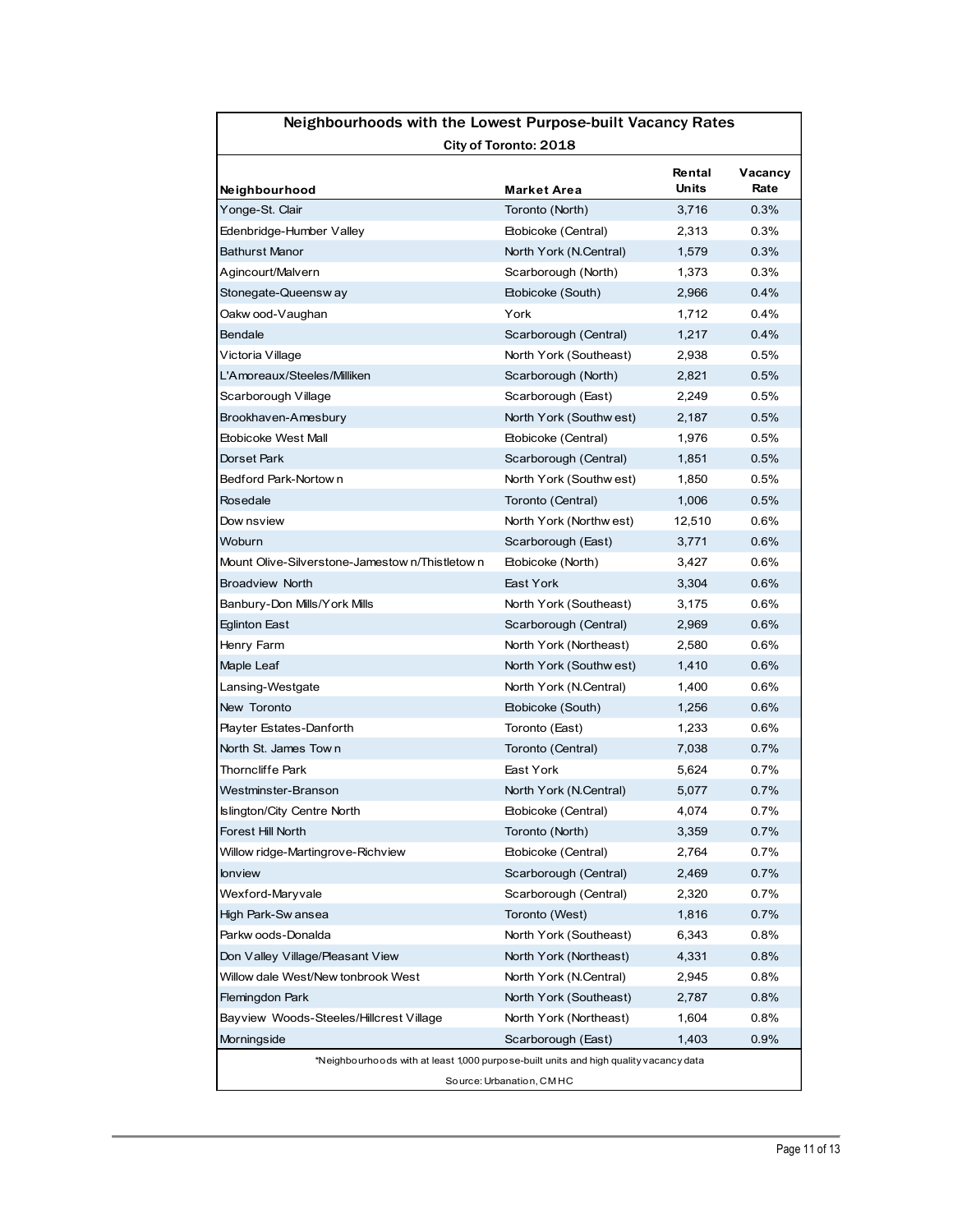- As rental demand in Ontario continued to expand at its fastest rate in more than 40 years, the supply increase of purpose-built and condominiums declined to a decade low in 2018. Unsurprisingly, purpose-built vacancy rates remained below 2% for the second consecutive year — which hasn't occurred since 2000-2001 and vacancy rates for condominiums were kept below 1%. Even more disconcerting than the vacancy statistics was the size gap between the number of rentals delivered to the market last year compared to recent rates of renter household formation, which enlarged to a difference of more than 20,000 units in 2018.
- Urbanation's 2017 study, using data made available at the time, estimated that demand for purpose-built and condominium rentals was 30,000 units a year, with a projected 10-year average level of 34,000 units. It was also projected that supply growth through new construction of rentals (primary and secondary) would undershoot demand by an average of 5,750 units per year, requiring immediate action to increase the purpose-built rental development pipeline by more than 60,000 units.
- The results of this study make very clear that the market fell into a deeper than expected supply deficit in 2018. This not only necessitates an upward revision to the previous estimated supply gap due to the further accumulation of pent-up demand last year, but also sets the market on course for an even wider gap in the coming years. Recent data have indicated that demand for rentals in Ontario has been stronger than originally projected, due to the combination of a surge in employment and population inflows, and highly reduced homeownership accessibility. While rental construction has shown notable improvement over the last couple years, the level of development will need to increase significantly above its current trend, noting that secondary supply from the condo market is beginning to decline.
- Given the latest demand and supply data analyzed, and updated projections, it is estimated that the market will experience an annual average supply deficit of 9,000 to 10,000 units per year over the next decade. This requires the level of purpose-built rental construction starts to more than double immediately from the 2018 total of 8,316 units.
- The recent removal of rent controls for projects that will be built going forward provides a useful incentive for developers. However, current land and development costs, and lengthy approval processes continue to present very real challenges to the economic viability of new projects. Urbanation has been carefully monitoring the pipeline of development applications for new rentals closely. While the inventory has shown consistent growth over the past three years, it remains at an insufficient level to meet the needs of today's and tomorrow's renting population in Ontario.